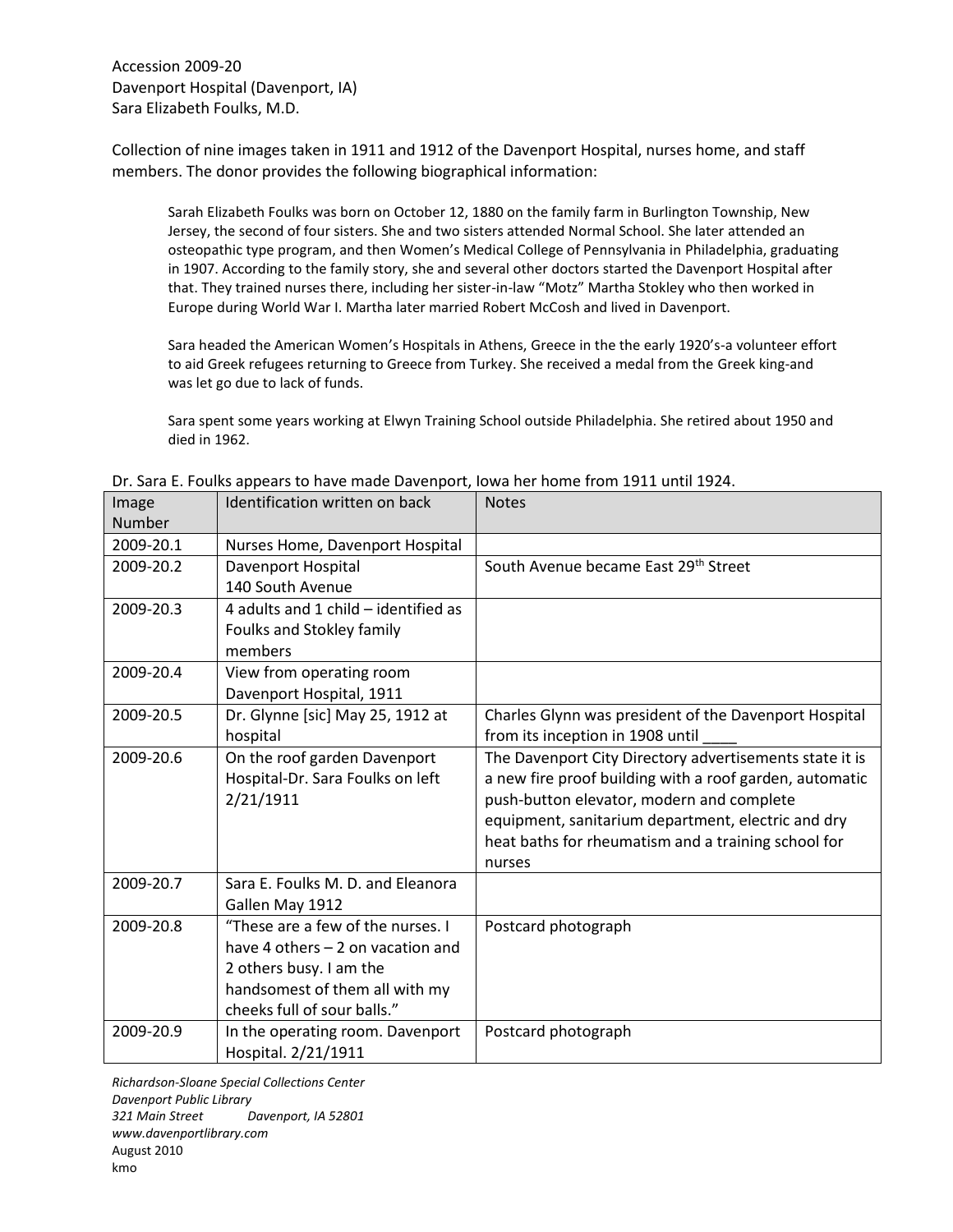Research below by KO'Connor [8/2010]:



Dr. Sara E. Foulks, Medical Director American Women's Hospitals, Greece, 1923-26.

Two hospitals were conducted on the Island of Corfu until August, 1923. At that time, Dr. Sara E. Foulks, head of this service, was appointed general director of the American Women's Hospitals in Greece, and served in this capacity until February, 1926. She was assisted by Mrs. Cruikshank, Miss Frances MacQuaide, and a committee including Mrs. Carl Blegen, Dr. Minnie Mills and Dr. Mary Kalopothakis (whose mother was an American), who has practiced medicine in Athens for many years. <http://www.ourstory.info/library/2-ww1/Lovejoy/awh10.html>

Foulks, Sara E. "Sara Foulks, M.D." Medical Woman's Journal. 51:5 (May 1944) 36-37, 41. [Graduate of Woman's Medical College of Pennsylvania, was working in NY State Dept of Health in 1944.] <http://www.med.umkc.edu/teams/cml/womendrs.html>

## **TIMELINE**

1880 October born in New Jersey to Joseph D. and Mary E. Foulks.

1900 census Living with parents and two sisters in Burlington Twp. NJ at age 19. No occupation listed

1907 Granted NJ state medical license in July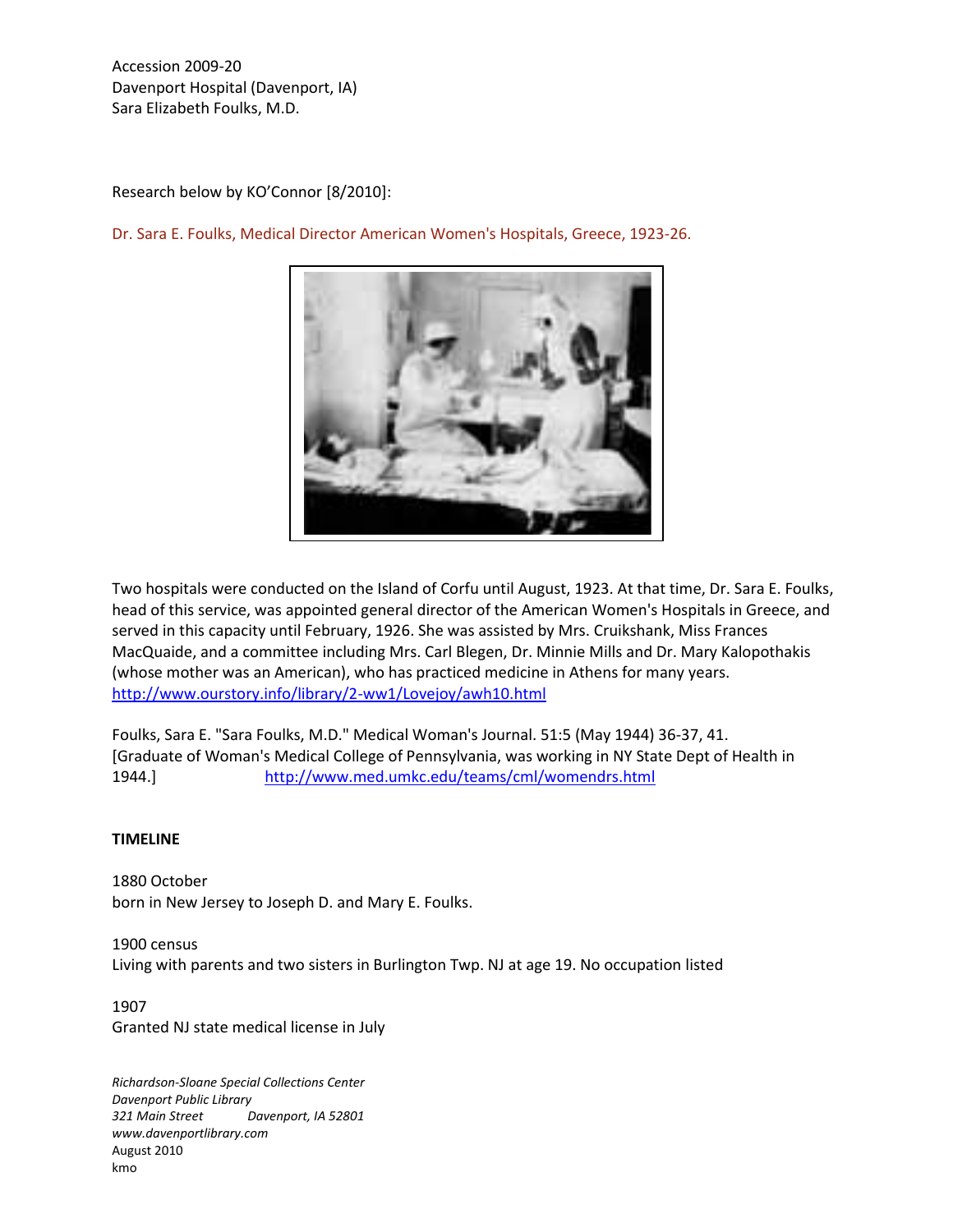1908

Davenport Hospital (Inc.) is opened in Davenport, IA

1910 census - April Living in Trenton, Mercer Co., New Jersey on East State Street as head of household/physician; sister Eva lives there as well, teaching school; a married couple board with them

1911 - 1916

Davenport City Directory lists Sarah E. Foulks as superintendent of Davenport Hospital (Inc.) and Davenport Hospital Nurses Training School.

She is listed individually as a physician and superintendent, living at hospital, 140 South Avenue nr Brady

Photographs are dated 1911 and 1912 and include the hospital, Dr. Foulks, Dr. Glynn, and others.

1915 Iowa State Census Sara E. Foulks M.D. is listed as M.D. and Superintendent of hospital Age 34 Earning \$1200 in 1914 from her occupation Birth place Florence, New Jersey Does no own her own home or farm Church affiliation is St. John's Methodist Father's birthplace Bordentown N.J. Mother's birth place Barnshore N. J. White, single, reads, writes 4 years in Iowa

1917

not listed in Davenport City directory-passport application states her father passed away 18 October 1917 at Burlington N.J. – perhaps she was spending time there with her family.

1918

Davenport City Directory lists Sara E. Foulks of Drs. Glynn & Foulks Director Clinical and X-Ray Laboratories 319-320 Whitaker Building Resides 2710 LeClaire

Applies for passport – This dated November 22, 1918

states born in Florence, NJ to Joseph D. Foulks who was born in NJ and is now deceased. That she never has lived outside the United States before. Her permanent residence being Burlington, New Jersey where she follows the occupation of physician and that she intends to return to the U.S. in one year after visiting Serbia, Italy, Great Britain and France with a Red Cross Unit.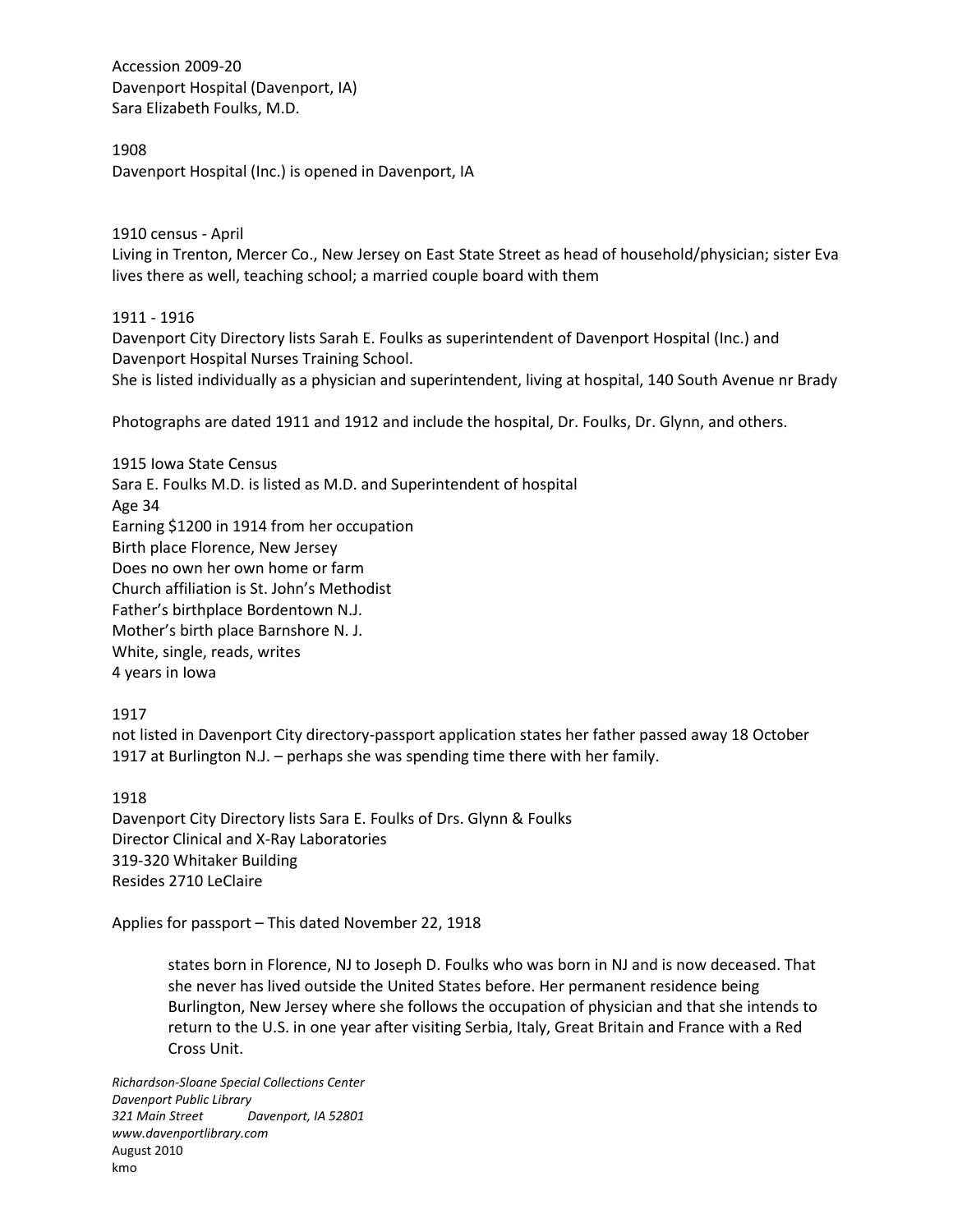> She is described as age 38 5' 9 ½ " tall Low forehead, brown eyes and glasses, straight nose, regular mouth, oval chin, dark brown hair, fair complexion, oval face and a slight difference in the height of her eyes.

Identifying witness was Eric Allen.

She swears she has no near male relatives serving in the armed forces, that she is going to France solely as a Red Cross worker, she will make no effort to visit her brother in France under any conditions, and she has no intent to marry an officer or soldier in the American Expeditionary Forces after her arrival in France. [Note: donor indicated she had sisters, but not a brother.]

Josephine B. Osmond, aunt of Sara E. Foulks, confirms birth information of Sara and lists her own occupation as housewife and address as Bradentown NJ .

### Passport photo

American Red Cross letter dated Feb. 4, 1919 endorses her passport application, stating she will be obliged to travel in Great Britain, France, Italy and Serbia.

January 1919 document from War Dept. in Washington states they have no objection to Sara E. Foulks of 2710 Leclaire St. Davenport Iowa being sent for duty with the A. E. F. in connection with the American Red Cross.

### 1920 & 1921

Davenport City Directory Sara E. Foulks Physician, 601-603 Kahl Building Resides 2034 ½ Farnam [Mrs. A. E. Lorig at 2034 Farnam]

### 1920

Ships passenger list: from Boulogne to NY-home address Davenport, IA

Dr. Sara E. Foulks, Davenport, who has been engaged in post war work in Albania for more than a year has returned home. [can't access rest] *Journal of American Medical Association*

1922 & 1923 Davenport City Directory Dr. Sara E. Foulks, superintendent Davenport Hospital (Inc.), res same [326 East 29<sup>th</sup> St.] --she is not the superintendent for the nurses training school

1922 April issue of *Journal of Iowa State Medical Society*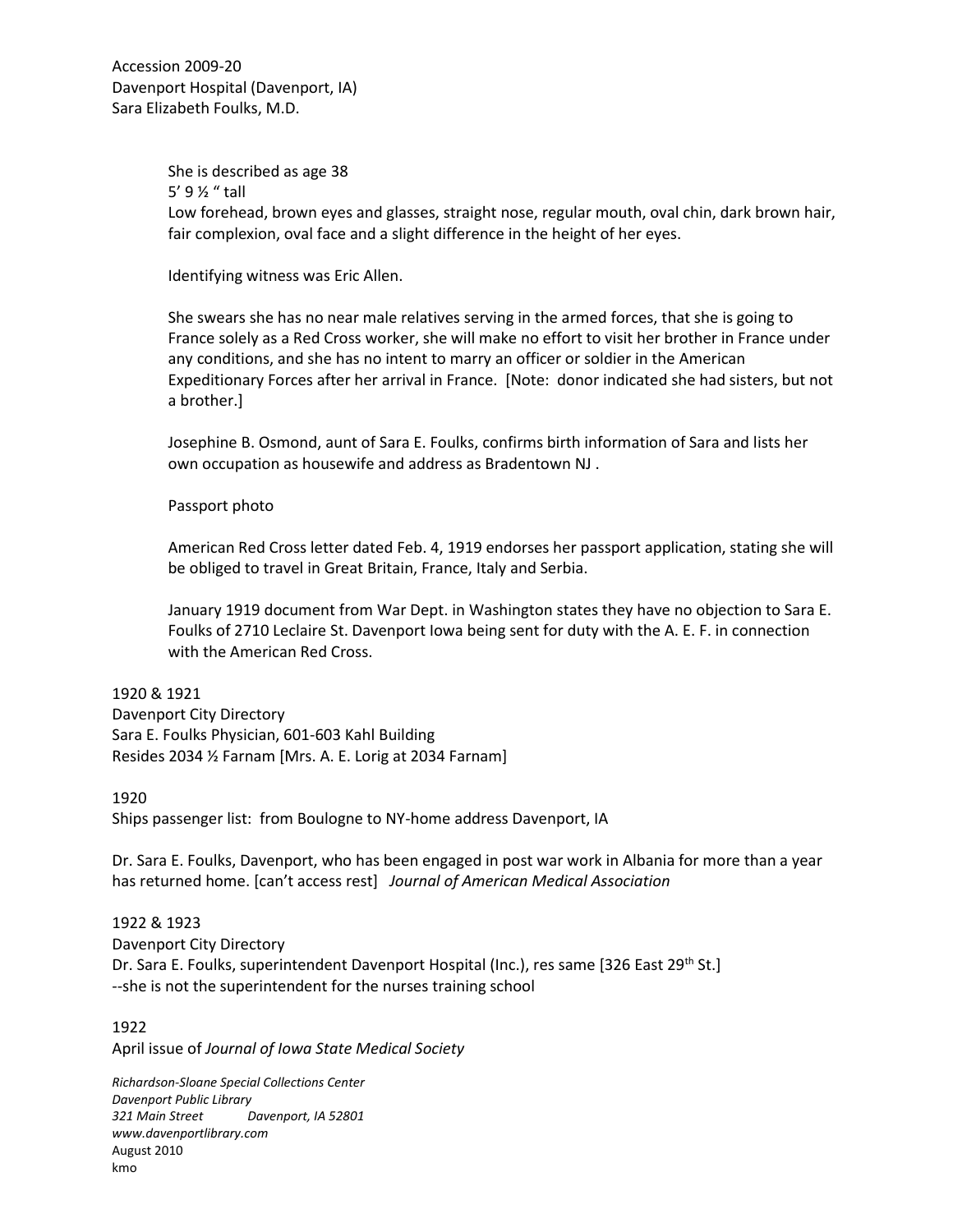Lists Dr. Sara as resident of Davenport – gave talk on her Red Cross work in Turkey

# 1923

Dr. Sara E. Foulks, formerly superintendent of Davenport Hospital, has been appointed field director of American Women's Hospitals in Greece and the…[can't access rest] *Journal of American Medical Association*

March – letter printed in *Democrat* regarding her efforts off coast of Greece. April – letter printed in *Democrat* regarding her efforts on island of Corfu (Italy?) – picture of Dr. Sara

1924 Davenport City Directory

Listed individually as superintendent of hospital, but is not listed in hospital entry

May – article in *Democrat* says Dr. Foulks is superintendent of all American Women's hospitals and dispensaries in Greece, Albania and Thrace.

## 1926

Dr. Sara E. Foulks, Burlington, NJ appointed obstetrician for divison of maternity, infancy and child hygiene…[can't access rest] *Journal of American Medical Association*

## 1928

Ships passenger list from LeHavre to NY – her address 89 Chestnut Street, Albany, NY

1930 census

1931 Ships passenger list from England to NY – her address Lancaster Ave., Albany, NY

## 1934 & 1935

Doing prenatal consultations for the Division of Maternity, Infancy and Child Hygiene for the New York State Department of Health

1935

Ships passenger list from Southhampton to NY – her address is 593 Park Ave. Rochester, NY

1939 and 1940 Working for New York State Department of Health at Albany, NY

## 1950 retired

1962 died

No obituary located as of 8/2010

2009 "Davenport Hospital" building razed